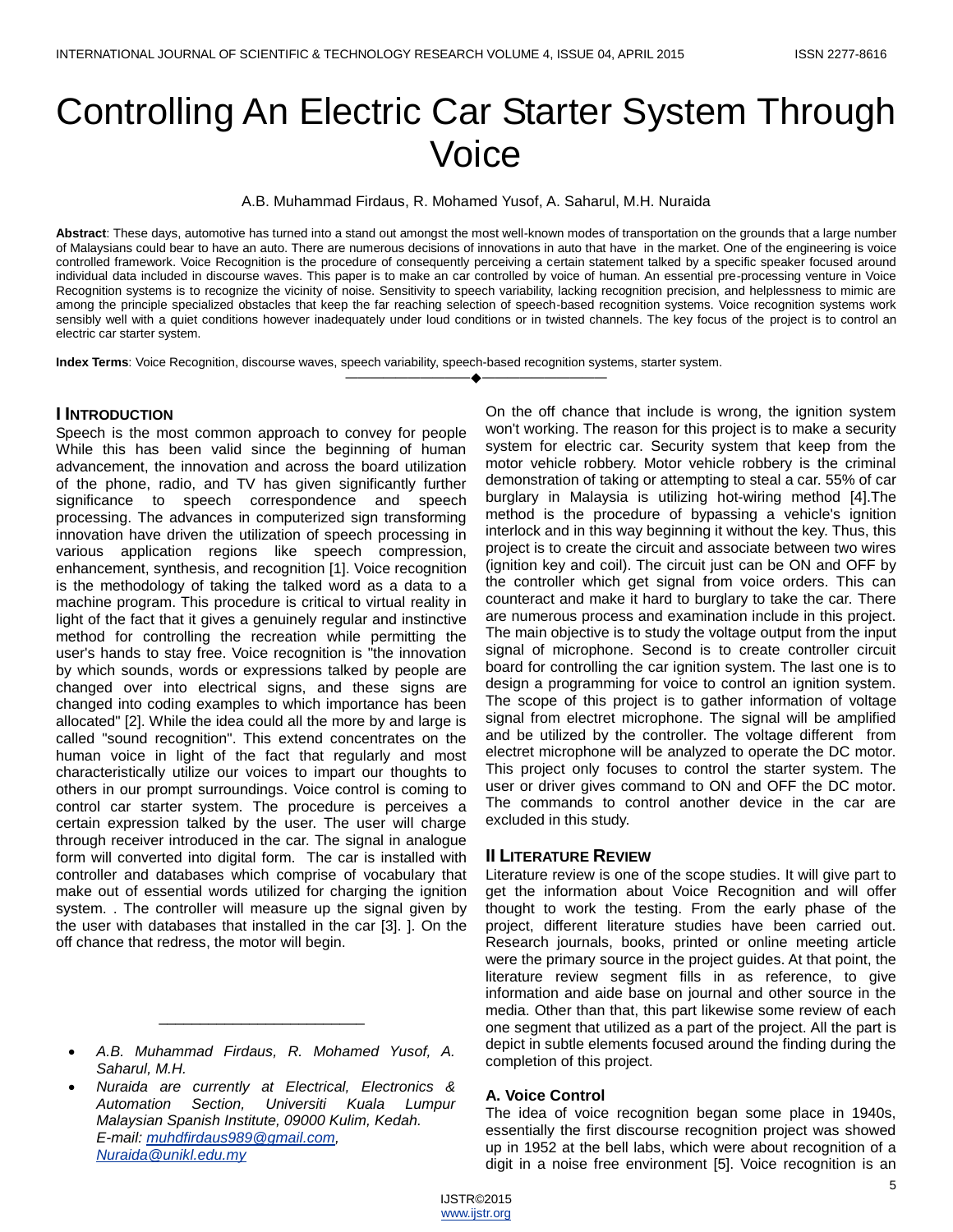innovation that capable a computer to catch the words talked by a human with an assistance of microphone. These words are later on recognized by speech recognizer, and at last, framework yields the recognized words. The procedure of discourse recognition comprises of distinctive steps.



*Fig. 1 Voice recognition*

A perfect situation currently voice recognition is that, a voice recognition engine perceives all words articulated by a human but, basically the execution of a voice recognition engine relies on upon number of elements. Vocabularies, various users and noisy environment are the major factors that are considered in the depending elements for a voice recognition engine [6]. To perceive the voice orders effectively diverse parameters of discourse like pitch, sufficiency example or force/vitality can be utilized. To begin with the voice charges are brought with the assistance of a microphone that is specifically associated with PC. After it, the simple voice signals are tested and convert to digital signal. At that point, the device identifies and compares that specific command given by the operator and performs the task accordingly [7]. In the event that the command given by the operator does not match with any of the lexicon order then the device will not take action.

## **B. Electret Microphone**

A quality microphone is critical part when using the speech recognition system. It permits the ambient noise to be minimized. An electret is a dielectric material that has been permanently electrically charged or captivated. A static charge is embedded in an electret by arrangement of the static charges in the material, much the way a magnet is made by adjusting the magnetic areas in a piece of iron [8].



*Fig. 2 Condenser microphone*

The figure 2 demonstrated the fundamental process inside the condenser microphone. A microphone is an illustration of a transducer, a device that progressions information starting with one form to another. Sound data exists as examples of air pressure. The microphone changes this data into examples of electric current. In a condenser microphone, the diaphragm is mounted near to, however not touching, an unbending

backplate. (The plate might possibly have holes in it.) A battery is joined with both pieces of metal, which creates an electrical potential, or charge, between them. This separation changes as the diaphragm moves in light of sound. The measure of current is basically corresponding to the displacement of the diaphragm, and is so small that it must be electrically amplified before it leaves the microphone. To be useful for recording or other electronic processes, the signal must be increased by a component of over a thousand.

## **C. Audio Amplifier**

An electronic amplifier, or (casually) amp is an electronic device that builds the power of a signal. It does this by taking energy from a power supply and controlling the output to match the data signal shape but with bigger amplitude. Operational Amplifiers (Op amps) are one of the most widely used for analogue [9].



*Fig. 3 OP-amp LM741 circuit diagram*

The amplifier's differential inputs comprise of a non-inverting input  $(+)$  with voltage V + and an inverting input  $(-)$  with voltage V−. Preferably the op-amp amplifies only the difference in voltage between the two, which is known the differential input voltage.  $(+)$  with voltage V+ and an inverting input  $(-)$  with voltage V−; ideally the op-amp amplifies only the difference in voltage between the two, which is called the differential input voltage.



*Fig. 4 a) Inverting amplifier, b) non-inverting amplifier*

In the non-inverting amplifier on Fig 4.b, the presence of negative feedback via the voltage divider Rf, Rg determines the closed-loop gain  $ACL =$  Vout / Vin. Equilibrium will be created when Vout is simply sufficient to "reach around and pull" the inverting input to the same voltage as Vin. The voltage gain of the whole circuit is thus  $1 + Rf/Rg$  [10].

## **III METHODOLOGY**

Voice control system development is divides into four stages of method which is voltage regulator, sound detection, controller and starter.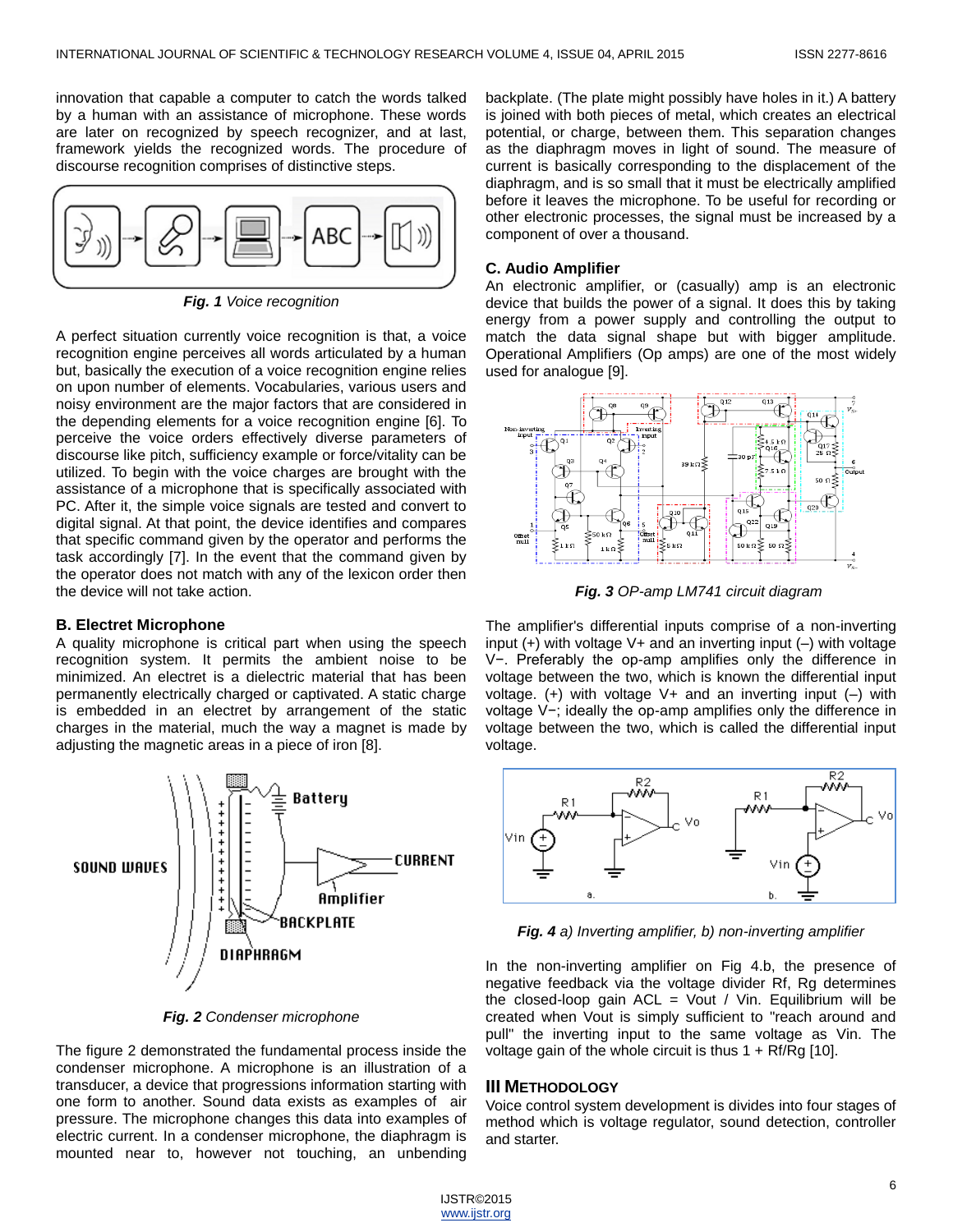# **A. System Phase Block Diagram**



*Fig. 5 System phase block diagram*

# **B. System Phase Flow Chart**



*Fig. 6 System phase Flow Chart*

# **C. Phase 1 : Voltage Regulator**

A voltage regulator is designed to automatically maintain a constant voltage level. The LM7805 Voltage Regulator is a 3 terminal voltage regulator which can supply an output voltage 5V. It can supply more than 1.5A of load current to a load.



*Fig. 7 Voltage regulator circuit diagram* 

# **D. Phase 2 : Sound Detection**

A sound detector circuit is a circuit that can identify sound, for example, talking, applauding, or yelling. This project uses a microphone to be able to detect sound. . Be that as it may a microphone alone is inadequate for this circuit. This is on account of a microphone alone, without an amplifier, delivers little electrical signals. In this way, to have the capacity to discover a signal that is substantial enough, the signal needs to be amplified first to be usable by the controller. Along these lines, the signal from microphone must unite with an amplifier, have the signal increased, and afterwards join the amplified signal into the controller.



*Fig. 8 Sound Detection circuit diagram*

# **E. Phase 3 : Controller**

Controller that utilized as a part of this project is Arduino nano. Arduino is an open-source hardware prototyping stage focused around adaptable, simple to-utilize equipment and programming. Arduino can sense nature by receiving input from an assortment of sensors and can influence its surroundings by controlling lights, motor, and different actuators. The microcontroller on the board is modified utilizing the Arduino programming language (focused around Wiring) and the Arduino advancement environment (focused around Processing).

# **F. Phase 4 : Starter**

The DC motor has been utilized to work the framework. An electric motor is an electric machine that changes over electrical energy into mechanical energy. In ordinary motoring mode, most electric motors work through the association between an electric motor's magnetic field and winding currents to generate force inside the motor.



*Fig. 9 Starter circuit diagram*

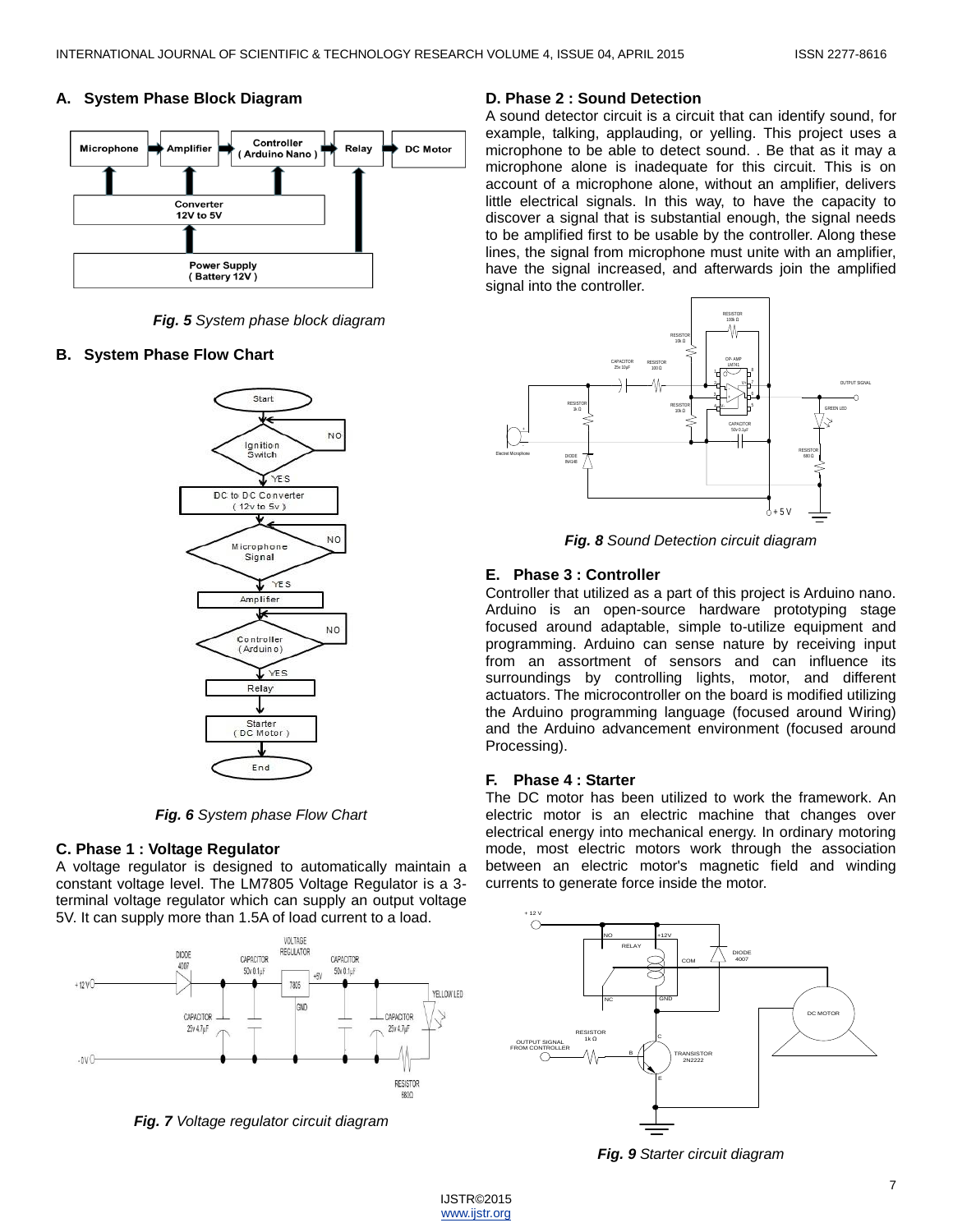## **IV RESULT & DISCUSSION**

## **A. Input Signal**

The signal that used for this project is a human voice. These will be treated as inputs to the system and along will also see the frequency ranges of the inputs through waveforms. The presented waveform showed the impact of vocal effort level on the performance of voice detection. It will be considered as database for the system.

#### **I. Input Signal for Turning ON the Motor**

The figure 10 to figure 12 below showed the waveforms that have been recorded in difference environment with same command.



*Fig. 10 Command "Start Engine" in quiet environment*

At the figure above, there is big difference between the waveform of the voice and the environment. So, the system did not have problem to detect the user command. The error will be less and the system will run smoothly.



*Fig. 11 Command "Start Engine" in normal environment*

The figure 11 has shown the sample in normal environment where have little bit noise. From the waveform, the command only has small difference from the environment. So, the system has a problem to detect the command from the user. The user must speak little bit louder than normal to be recognized. It is because the microphone too sensitive to detect the sound and record the unnecessary sound. But the system still can detect the command and can be used to turn ON the motor.

|               |  | the state of the state of the state of |  |  |  |  |  |  |  |  |  |  |  |  |
|---------------|--|----------------------------------------|--|--|--|--|--|--|--|--|--|--|--|--|
| E             |  |                                        |  |  |  |  |  |  |  |  |  |  |  |  |
|               |  |                                        |  |  |  |  |  |  |  |  |  |  |  |  |
|               |  |                                        |  |  |  |  |  |  |  |  |  |  |  |  |
| 444           |  |                                        |  |  |  |  |  |  |  |  |  |  |  |  |
|               |  |                                        |  |  |  |  |  |  |  |  |  |  |  |  |
|               |  |                                        |  |  |  |  |  |  |  |  |  |  |  |  |
| $\frac{1}{2}$ |  |                                        |  |  |  |  |  |  |  |  |  |  |  |  |
|               |  |                                        |  |  |  |  |  |  |  |  |  |  |  |  |

*Fig. 12 Command "Start Engine" in noisy environment*

The waveform of the command and the environment did not have much difference. It difficult to the system to detect or recognized the command by given by the user. Sometimes the system will turn on because of the noise make from the environment. So, the system is not recommended to be used in this environment.

## **II. Input Signal for Turning OFF the Motor**

There are other samples for OFF command that have been recorded and analyzed. The figure 13 to figure 15 below showed the waveform of the sample for 3 second.



*Fig. 13 Command "Stop" in quiet environment*

From the figure above, the command can easily be recognized in this environment. It did not have major problem compare to other environment. The system can nicely been run in this situation.



*Fig. 14 Command "Stop" in normal environment*

In the normal environment, this command can perform well but less sensitive due to the unwanted noise. It can be seen in figure 14. The waveform of the sample is little bit difference compare to the sample that has been recorded in quiet environment.



*Fig. 15 Command "Stop" in noisy environment*

For this environment, the sample given and environment is almost same frequency. The figure 15 has shown the waveform. It is hard to the system to recognize the command. It is a same situation as a sample in figure 12. The command is not clear and difficult to detect because of surrounding environment that effect the input signal.

## **B. Analogue to Digital Converter**

The important element of this system is to convert the input signal from analogue signal to digital signal. So that it can be